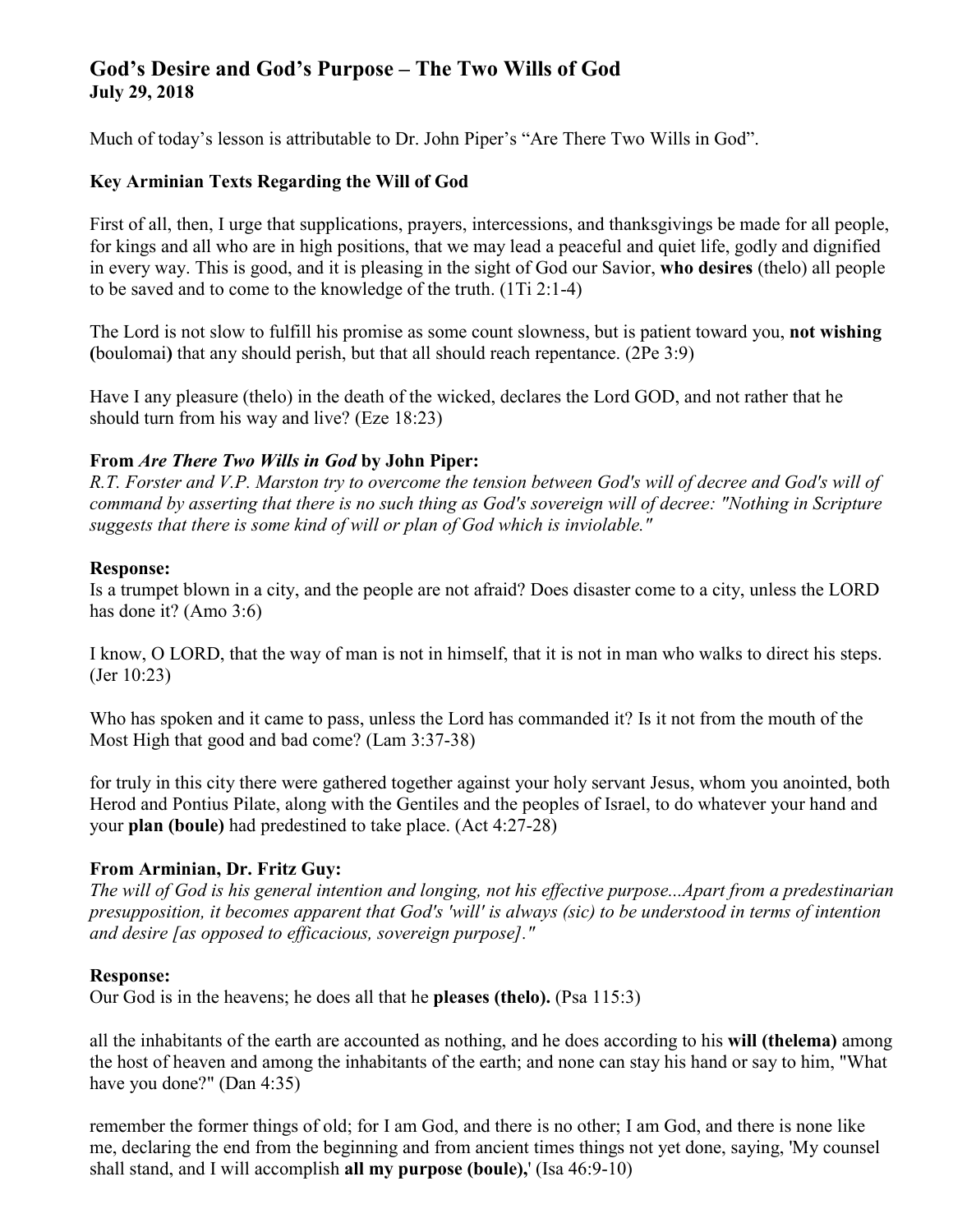In him we have obtained an inheritance, having been predestined according to the **purpose (boule)** of him who works all things according to the counsel of his **will (thelema),** (Eph 1:11)

for it is God who works in you, both to **will (thelo)** and to work for his good pleasure **(eudokia).** (Php 2:13)

# **The Two Wills of God**

## **God's Revealed Will (Will of Command) – God Hates Sin**

The LORD tests the righteous, but his soul hates the wicked and the one who loves violence. (Psa 11:5)

The fear of the LORD is hatred of evil. Pride and arrogance and the way of evil and perverted speech I hate. (Pro 8:13)

### **God's Secret Will (Will of Decree) – God uses man's sin to accomplish His purpose**

Then Satan entered into Judas called Iscariot, who was of the number of the twelve. (Luk 22:3)

this Jesus, delivered up according to the definite plan and foreknowledge of God, you crucified and killed by the hands of lawless men. (Act 2:23)

Yet it was the will of the LORD to crush him; he has put him to grief; when his soul makes an offering for guilt, he shall see his offspring; he shall prolong his days; the will of the LORD shall prosper in his hand. (Isa 53:10)

Jonathan Edwards*: Christ's suffering "could not come to pass but by sin. For contempt and disgrace was one thing he was to suffer".*

### **The War Against the Lamb – God brings it about according to His purpose:**

And the ten horns that you saw, they and the beast will hate the prostitute. They will make her desolate and naked, and devour her flesh and burn her up with fire, for God has put it into their hearts to carry out his **purpose (nomay)** by being of one mind and handing over their royal power to the beast, until the words of God are fulfilled. (Rev 17:16-17)

### **Sometimes God restrains sin – and sometimes he allows it to continue for his own purpose**

Now Abimelech had not approached her. So he said, "Lord, will you kill an innocent people? Did he not himself say to me, 'She is my sister'? And she herself said, 'He is my brother.' In the integrity of my heart and the innocence of my hands I have done this." Then God said to him in the dream, "Yes, I know that you have done this in the integrity of your heart, and it was I who kept you from sinning against me. **Therefore I did not let you touch her**. (Gen 20:4-6)

Now Eli was very old, and he kept hearing all that his sons were doing to all Israel, and how they lay with the women who were serving at the entrance to the tent of meeting. And he said to them, "Why do you do such things? For I hear of your evil dealings from all the people. No, my sons; it is no good report that I hear the people of the LORD spreading abroad. If someone sins against a man, God will mediate for him, but if someone sins against the LORD, who can intercede for him?" **But they would not listen to the voice of their father, for it was the will (boulomai) of the LORD to put them to death**. (1Sa 2:22-25)

### **The Hebrew for will here is the same as used in Ezekiel 18:23**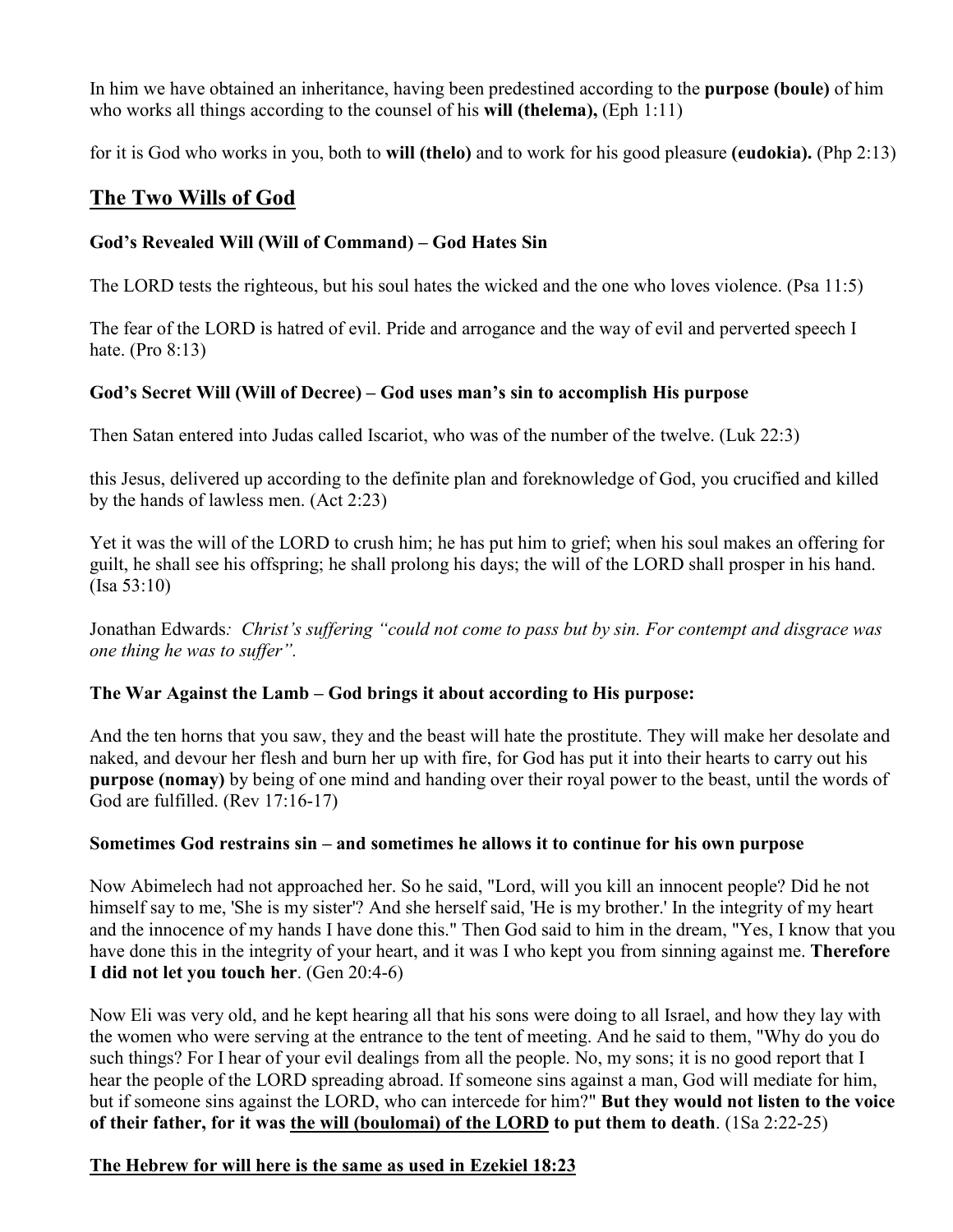#### **Sometimes, God hardens hearts to bring about disobedience (will of command vs will of decree) Example 1 – Pharaoh**

And the LORD said to Moses, "When you go back to Egypt, see that you do before Pharaoh all the miracles that I have put in your power. But I will harden his heart, so that he will not let the people go. (Exo 4:21) **(Will of decree)**

Then the LORD said to Moses, "Go in to Pharaoh and say to him, 'Thus says the LORD, "Let my people go, that they may serve me. (Exo 8:1) **(Will of command)** 

Now therefore, **forgive my sin**, please, only this once, and plead with the LORD your God only to remove this death from me." (Exo 10:17) **(Pharaoh violates the will of command but accomplishes the will of decree according to God's purpose)** 

### **Example 2 – Israel's neighbors**

There was not a city that made peace with the people of Israel except the Hivites, the inhabitants of Gibeon. They took them all in battle. For it was the LORD's doing to harden their hearts that they should come against Israel in battle, in order that they should be devoted to destruction and should receive no mercy but be destroyed, just as the LORD commanded Moses. (Jos 11:19-20)

### **Example 3 – "giving them up"**

And since they did not see fit to acknowledge God, God gave them up to a debased mind to do what ought not to be done. (Rom 1:28)

## **God does not take delight in the death of the wicked, but he takes delight in the death of the wicked.**

Whereas you were as numerous as the stars of heaven, you shall be left few in number, because you did not obey the voice of the LORD your God. And as the LORD took delight in doing you good and multiplying you, so the LORD will take **delight** (joy, exultation) in bringing ruin upon you and destroying you. And you shall be plucked off the land that you are entering to take possession of it. (Deu 28:62-63)

## **From** *Are There Two Wills in God* **by John Piper:**

*Jonathan Edwards says, "It implies no contradiction to suppose that an act may be an evil act, and yet that it is a good thing that such an act should come to pass. . . As for instance, it might be an evil thing to crucify Christ, but yet it was a good thing that the crucifying of Christ came to pass." In other words the Scriptures lead us to the insight that God can will that a sinful act come to pass without willing it as an act of sin in himself. Edwards points out that Arminians, it seems, must come to a similar conclusion.* 

*All must own that God sometimes wills not to hinder the breach of his own commands, because he does not in fact hinder it . . . But you will say, God wills to permit sin, as he wills the creature should be left to his freedom; and if he should hinder it, he would offer violence to the nature of his own creature. I answer, this comes nevertheless to the very same thing that I say. You say, God does not will sin absolutely; but rather than alter the law of nature and the nature of free agents, he wills it. He wills what is contrary to excellency*  in some particulars, for the sake of a more general excellency and order. So that the scheme of the *Arminians does not help the matter.*